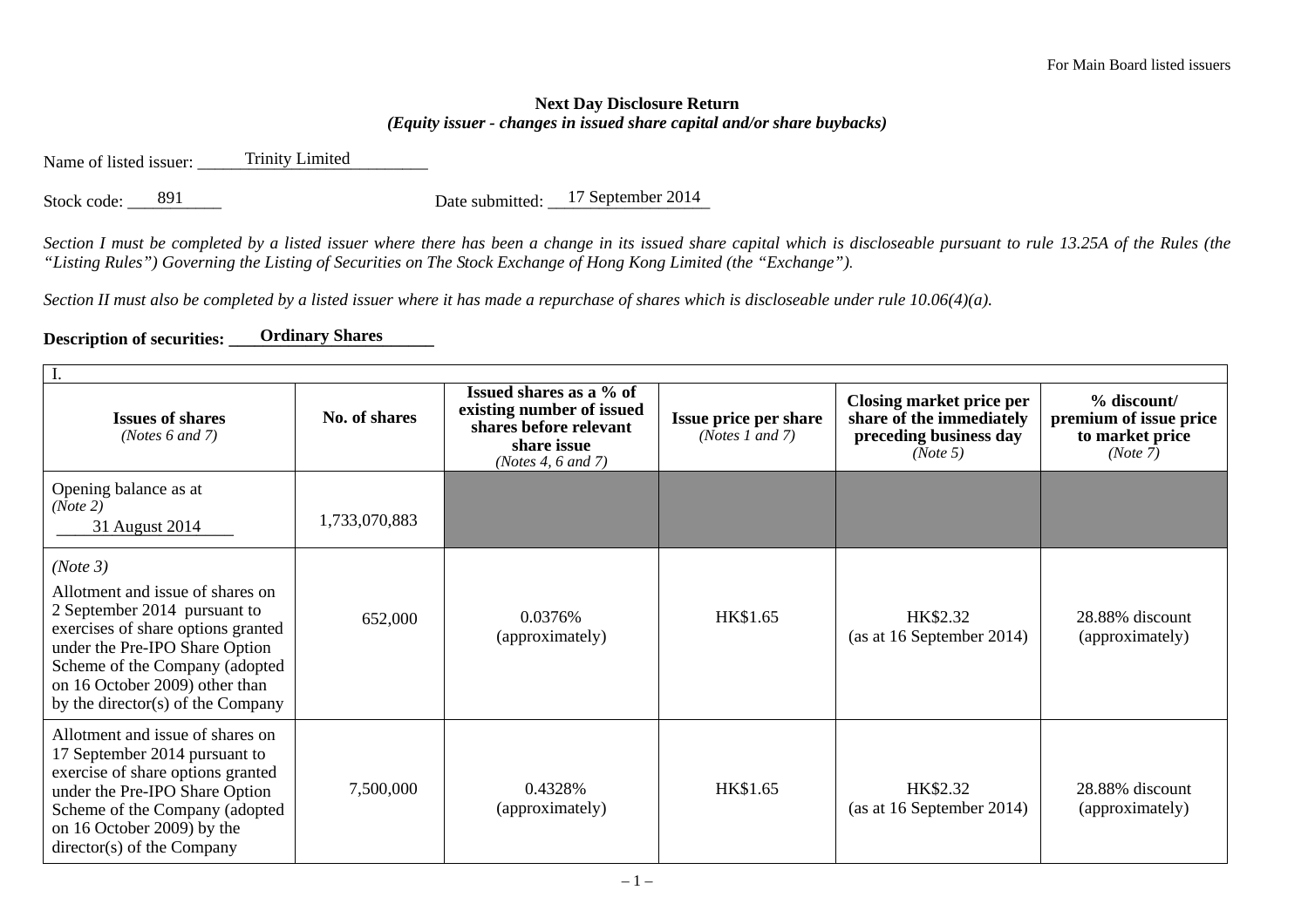| Share repurchases                                     | N/A           | N/A |  |  |
|-------------------------------------------------------|---------------|-----|--|--|
| Closing balance as at $(Note 8)$<br>17 September 2014 | 1,741,222,883 |     |  |  |

*Notes to Section I:* 

- *1. Where shares have been issued at more than one issue price per share, a weighted average issue price per share should be given.*
- *2. Please insert the closing balance date of the last Next Day Disclosure Return published pursuant to rule 13.25A or Monthly Return pursuant to rule 13.25B, whichever is the later.*
- *3. Please set out all changes in issued share capital requiring disclosure pursuant to rule 13.25A together with the relevant dates of issue. Each category will need to be disclosed*  individually with sufficient information to enable the user to identify the relevant category in the listed issuer's Monthly Return. For example, multiple issues of shares as a result of *multiple exercises of share options under the same share option scheme or of multiple conversions under the same convertible note must be aggregated and disclosed as one category. However, if the issues resulted from exercises of share options under 2 share option schemes or conversions of 2 convertible notes, these must be disclosed as 2 separate categories.*
- *4. The percentage change in the number of issued shares of listed issuer is to be calculated by reference to the listed issuer's total number of shares in issue (excluding for such purpose any shares repurchased or redeemed but not yet cancelled) as it was immediately before the earliest relevant event which has not been disclosed in a Monthly Return or Next Day Disclosure Return.*
- *5. Where trading in the shares of the listed issuer has been suspended, "closing market price per share of the immediately preceding business day" should be construed as "closing market price per share of the business day on which the shares were last traded".*
- *6. In the context of a repurchase of shares:* 
	- Г *"issues of shares" should be construed as "repurchases of shares"; and*
	- Г *"issued shares as a % of existing number of shares before relevant share issue" should be construed as "repurchased shares as a % of existing number of shares before relevant share repurchase".*
- *7. In the context of a redemption of shares:* 
	- г *"issues of shares" should be construed as "redemptions of shares";*
	- $\blacksquare$  *"issued shares as a % of existing number of shares before relevant share issue" should be construed as "redeemed shares as a % of existing number of shares before relevant share redemption"; and*
	- $\blacksquare$ *"issue price per share" should be construed as "redemption price per share".*
- *8. The closing balance date is the date of the last relevant event being disclosed.*